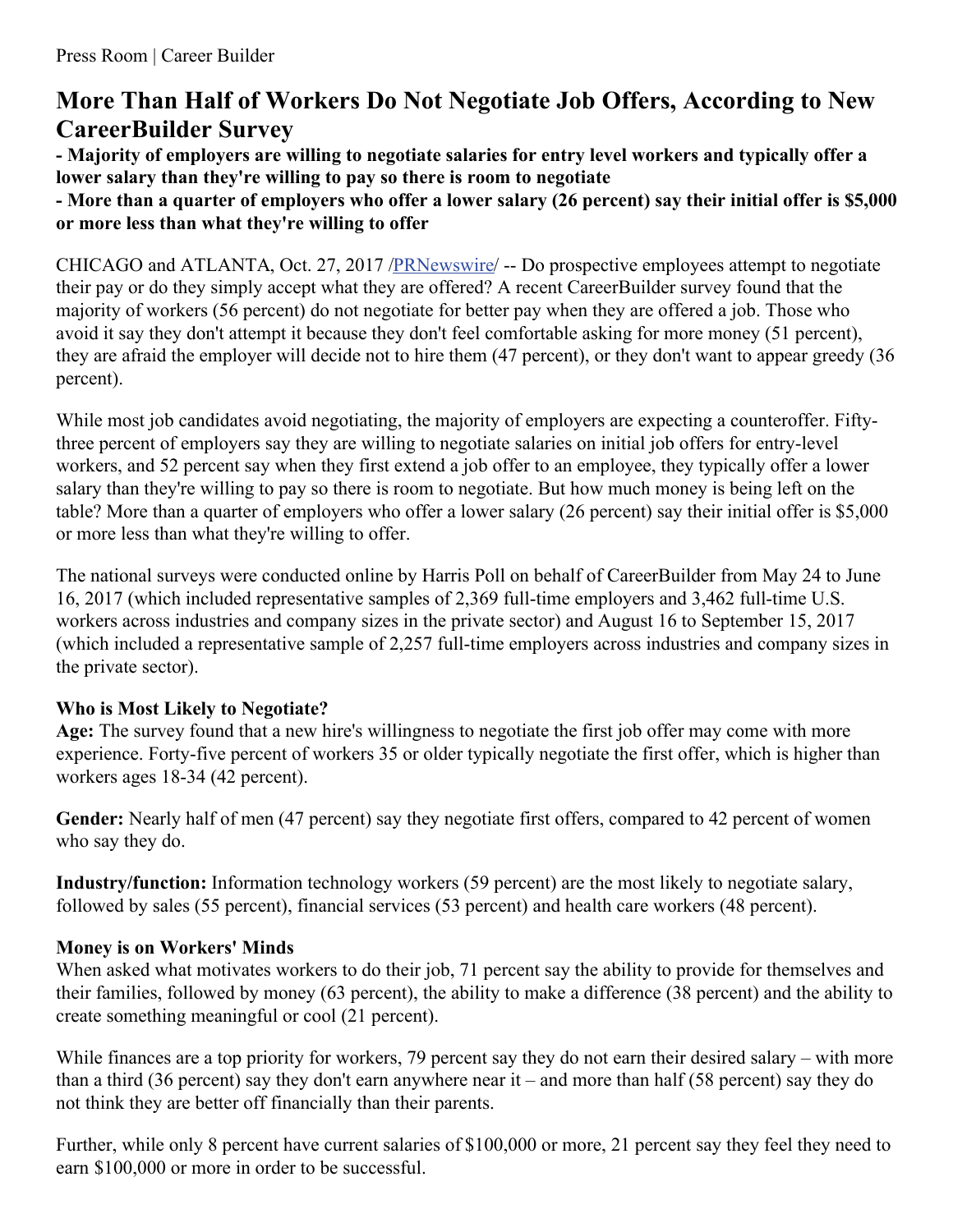### **Is Cash Being Left on the Table?**

Those who don't have the courage to ask for more money might be missing out. More than 3 in 5 employers (63 percent) say they feel they have to pay workers more because the market is getting more competitive for talent, but more than half of workers (51 percent) have not asked for a raise. Additionally, more than seven in ten workers (71 percent) have accepted a job when they knew their skill set and experience were worth more than what they were getting paid.

#### **Tips for a Successful Negotiation**

Every negotiation situation is unique, but Rosemary Haefner, chief human resources officer at CareerBuilder, offers these strategies that can help you skillfully negotiate the terms and conditions of your employment:

- **Ask all of your questions:** It's important to have all information on the table before you accept or reject an offer. It's OK to ask questions such as: Is this base only? When would you like an answer? Will there be a sign-on bonus? How will I be evaluated, and will there be an increase based on that evaluation?
- **Treat negotiation like a job interview:** Remind the employer of the experience and education you have and why you are worth more, but understand the employer's restraints. There may be a salary cap that no amount of negotiation can loosen.
- **Consider more than the salary:** Negotiating a job offer and negotiating a salary are not synonymous; consider the other factors you can negotiate that greatly impact your role and overall happiness with it, such as responsibilities, location, travel, flexibility, opportunities for development and perks.

#### **Survey Methodology**

These surveys were conducted online within the U.S. by Harris Poll on behalf of CareerBuilder among:

- 2,369 hiring and human resource managers ages 18 and over (employed full-time, not self-employed, non-government) and 3,462 employees ages 18 and over (employed full-time, not self-employed, nongovernment) between May 24 and June 16, 2017 (percentages for some questions are based on a subset, based on their responses to certain questions). With pure probability samples of 2,369 and 3,462, one could say with a 95 percent probability that the overall results have sampling errors of +/- 2.01 and +/- 1.67 percentage points, respectively. Sampling error for data from sub-samples is higher and varies.
- 2,257 hiring and human resource managers ages 18 and over (employed full-time, not self-employed, non-government) between August 16 and September 15, 2017 (percentages for some questions are based on a subset, based on their responses to certain questions). With a pure probability sample of 2,257, one could say with a 95 percent probability that the overall results have a sampling error of  $+/-$ 2.06 percentage points. Sampling error for data from sub-samples is higher and varies.

## **About CareerBuilder®**

CareerBuilder is a global, end-to-end human capital solutions company focused on helping employers find, hire and manage great talent. Combining advertising, software and services, CareerBuilder leads the industry in recruiting solutions, employment screening and human capital management. It also operates top job sites around the world. CareerBuilder and its subsidiaries operate in the United States, Europe, Canada and Asia. For more information, visit [www.careerbuilder.com](http://www.careerbuilder.com/).

**Media Contact** Ladan Nikravan Hayes 312.698.0538 [ladan.hayes@careerbuilder.com](mailto:ladan.hayes@careerbuilder.com)